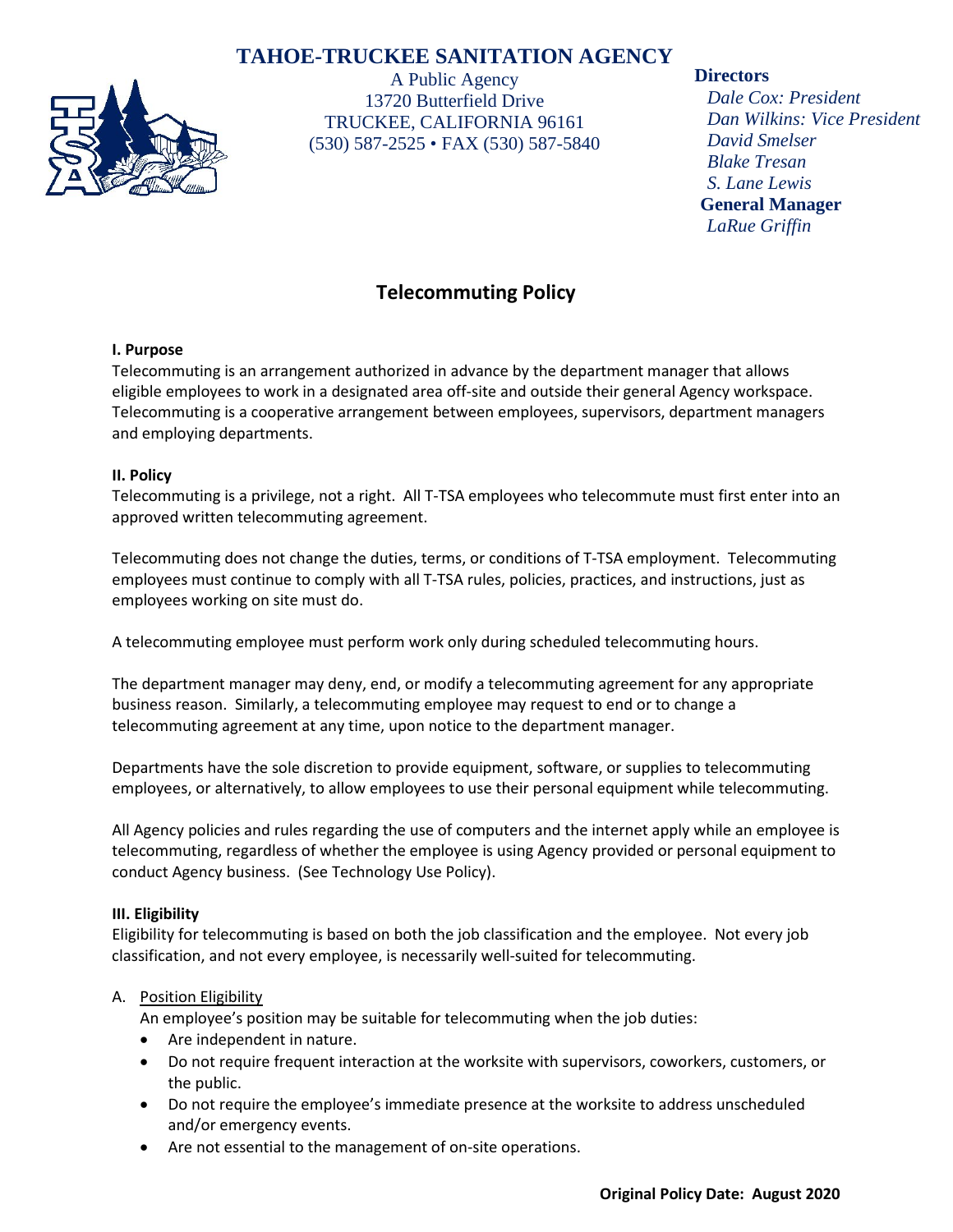# **Telecommuting Policy Page 2**

B. Employee Eligibility

Employees may be suitable for telecommuting when they have consistently demonstrated, for example:

- Dependability and responsibility.
- Effective communication with supervisors, coworkers, and customers.
- Motivation.
- The ability to work independently.
- A consistently high rate of productivity.
- A high level of skill and knowledge of the job.
- The ability to prioritize work effectively.
- Good organizational and time management skills.

Employees who are on probation, or who are not meeting performance or conduct expectations, are generally not eligible to telecommute.

Employees who telecommute must be available to work at the regular worksite on telecommuting days if needed.

#### **IV. Work Hours**

All the rules for work hours applicable at the Agency worksite are also applicable while telecommuting. That is:

- Telecommuting employees must perform designated work during scheduled work hours.
- Employees must account for and report time spent telecommuting the same way they would at the Agency worksite, or according to the terms of the telecommuting agreement.
- Teleworking non-exempt employees may not work overtime unless directed to do so, and approved in advance, by the supervisor or department manager.
- Employees must obtain approval to use vacation, sick, or other accrued leave in the same manner as employees who do not telecommute.
- Telecommuting employees who become ill must report the hours actually worked, if any, and use sick leave for hours not worked.

### **V. Worksite**

A telecommuting employee must designate a work area in their home suitable for performing their Agency work duties. The employee must perform work in the designated area when telecommuting. Requirements for the designated work area will vary depending on the nature of the work and the equipment needed.

Telecommuting employees must work in an environment that allows them to perform their duties safely and efficiently.

Employees are covered by workers' compensation laws when performing work duties at their designated alternate locations during regular work hours. Employees who suffer a work-related injury or illness while telecommuting must notify their supervisor and complete any required forms immediately.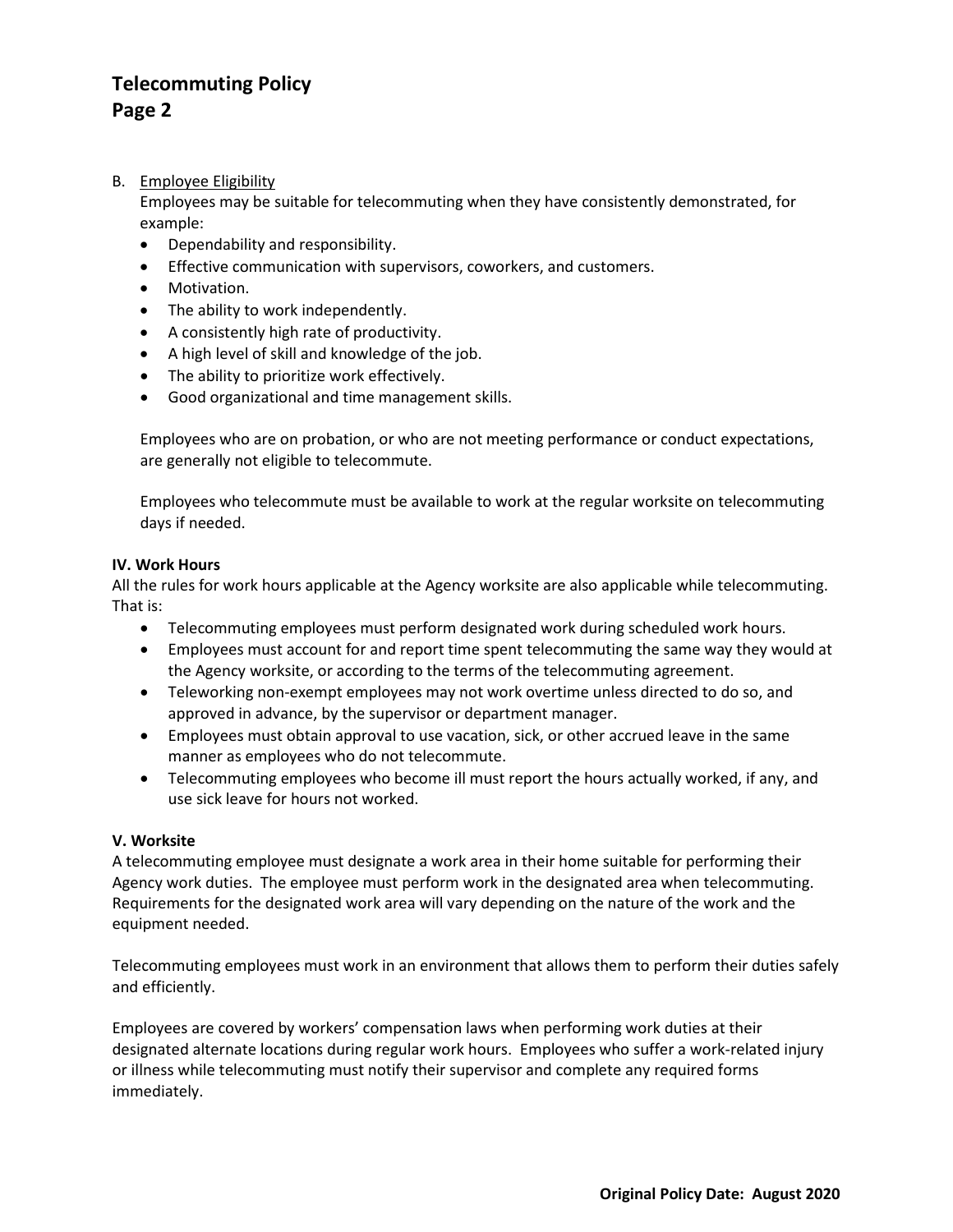# **Telecommuting Policy Page 3**

### **VI. Equipment and Supplies**

Employees must contact their supervisor or department manager if equipment, connectivity, or other supply problems temporarily prevent them from telecommuting.

A. Agency Equipment

Equipment, software, or supplies on loan from T-TSA to telecommuting employees are to be used Agency business only. The employee must immediately return all Agency equipment, software, and supplies at the conclusion of the telecommuting arrangement or at the department's request.

A telecommuting employee must protect Agency equipment, software, and supplies from possible theft, loss, and damage.

Any equipment, software, files, and databases loaned by the Agency to the telecommuting employee remain the property of the Agency.

B. Personal Equipment

Employees who use their personal equipment for telecommuting are responsible for the installation, repair, and maintenance of the equipment.

### **VII. Security of Confidential Information**

All files, records, papers, or other materials created while telecommuting are Agency property. Departments may prohibit employees from printing Agency confidential information in telecommuting locations to avoid breach of confidentiality.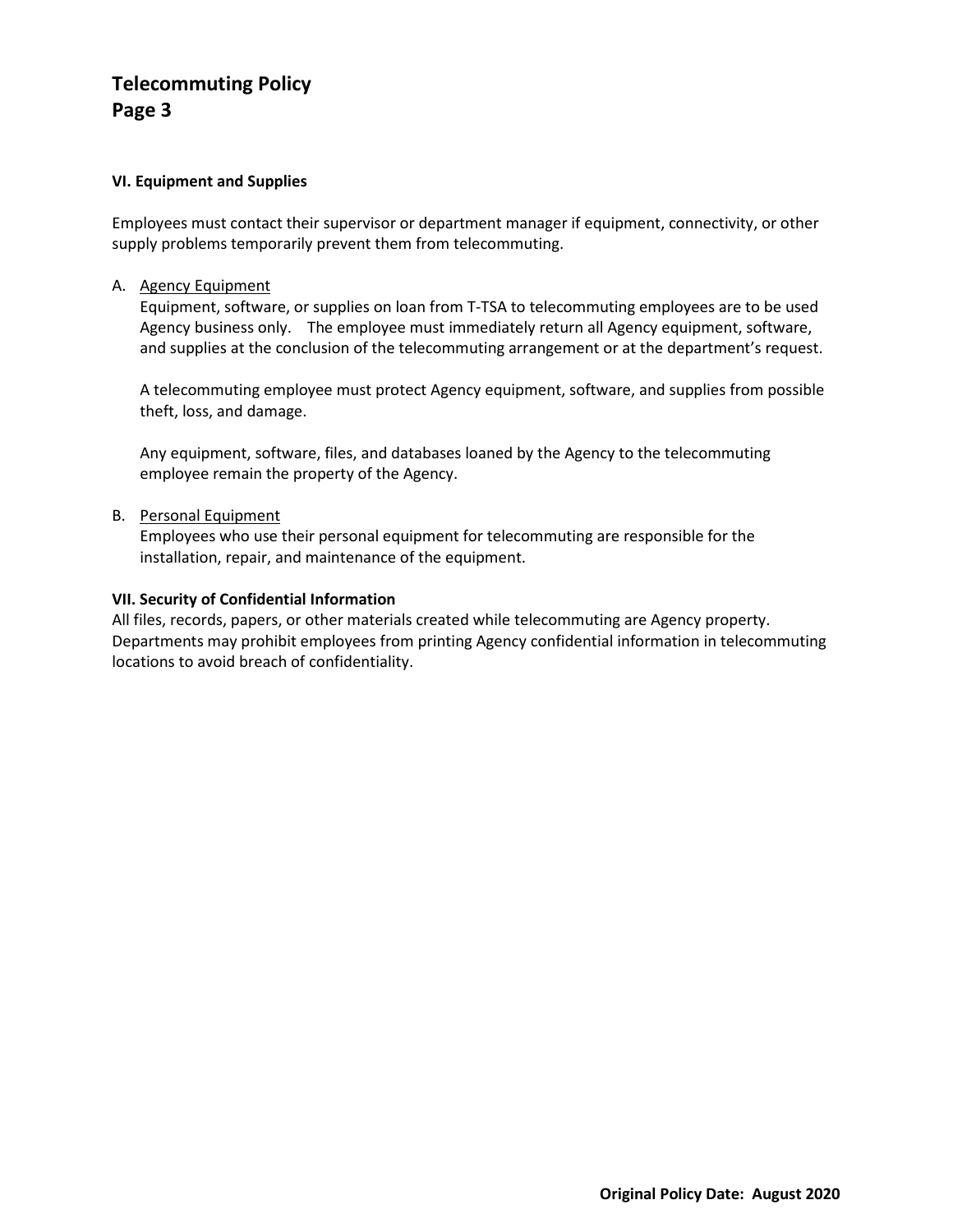# **TAHOE-TRUCKEE SANITATION AGENCY**



A Public Agency 13720 Butterfield Drive TRUCKEE, CALIFORNIA 96161 (530) 587-2525 • FAX (530) 587-5840

### **Directors**

*Dale Cox: President Dan Wilkins: Vice President David Smelser Blake Tresan S. Lane Lewis* **General Manager** *LaRue Griffin*

## **Telecommuting Agreement Form**

### **I. EMPLOYEE INFORMATION**

Name: \_\_\_\_\_\_\_\_\_\_\_\_\_\_\_\_\_\_\_\_\_\_\_\_\_\_\_\_\_\_\_\_\_\_\_\_\_\_\_\_\_\_\_\_

Job Title: **We have also controlled to the set of the set of the set of the set of the set of the set of the set of the set of the set of the set of the set of the set of the set of the set of the set of the set of the set** 

Department: \_\_\_\_\_\_\_\_\_\_\_\_\_\_\_\_\_\_\_\_\_\_\_\_\_\_\_\_\_\_\_\_\_\_\_\_\_\_\_

### **II. TELECOMMUTE INFORMATION**

| This agreement is for a limited duration telecommuting arrangement. This agreement will begin on |            |         |
|--------------------------------------------------------------------------------------------------|------------|---------|
|                                                                                                  | and end on | or when |
| determined by the department manager.                                                            |            |         |

Address of telecommute work site:  $\Box$ 

| <b>Scheduled</b>        | Sunday    | From: | To: |
|-------------------------|-----------|-------|-----|
| <b>Telecommute Days</b> | Monday    | From: | To: |
|                         | Tuesday   | From: | To: |
|                         | Wednesday | From: | To: |
|                         | Thursday  | From: | To: |
|                         | Friday    | From: | To: |
|                         | Saturday  | From: | To: |

### **Method of Communication while Telecommuting:**

- Phone phone number: \_\_\_\_\_\_\_\_\_\_\_\_\_\_\_\_\_\_\_\_\_\_\_\_\_\_\_\_\_
- Agency Email: \_\_\_\_\_\_\_\_\_\_\_\_\_\_\_\_\_\_\_\_\_\_\_\_\_\_\_\_\_\_\_\_\_\_\_\_\_\_

### **Telecommuting Equipment:**

The Agency will loan you the following equipment for the duration of this Telecommute Agreement:

Laptop: \_\_\_\_\_\_\_\_\_\_\_\_\_\_\_\_\_\_\_\_\_\_\_\_\_\_\_\_\_\_ Employee's Initials of Receipt \_\_\_\_\_\_\_\_\_

Other: \_\_\_\_\_\_\_\_\_\_\_\_\_\_\_\_\_\_\_\_\_\_\_\_\_\_\_\_\_\_\_ Employee's Initials of Receipt \_\_\_\_\_\_\_\_\_